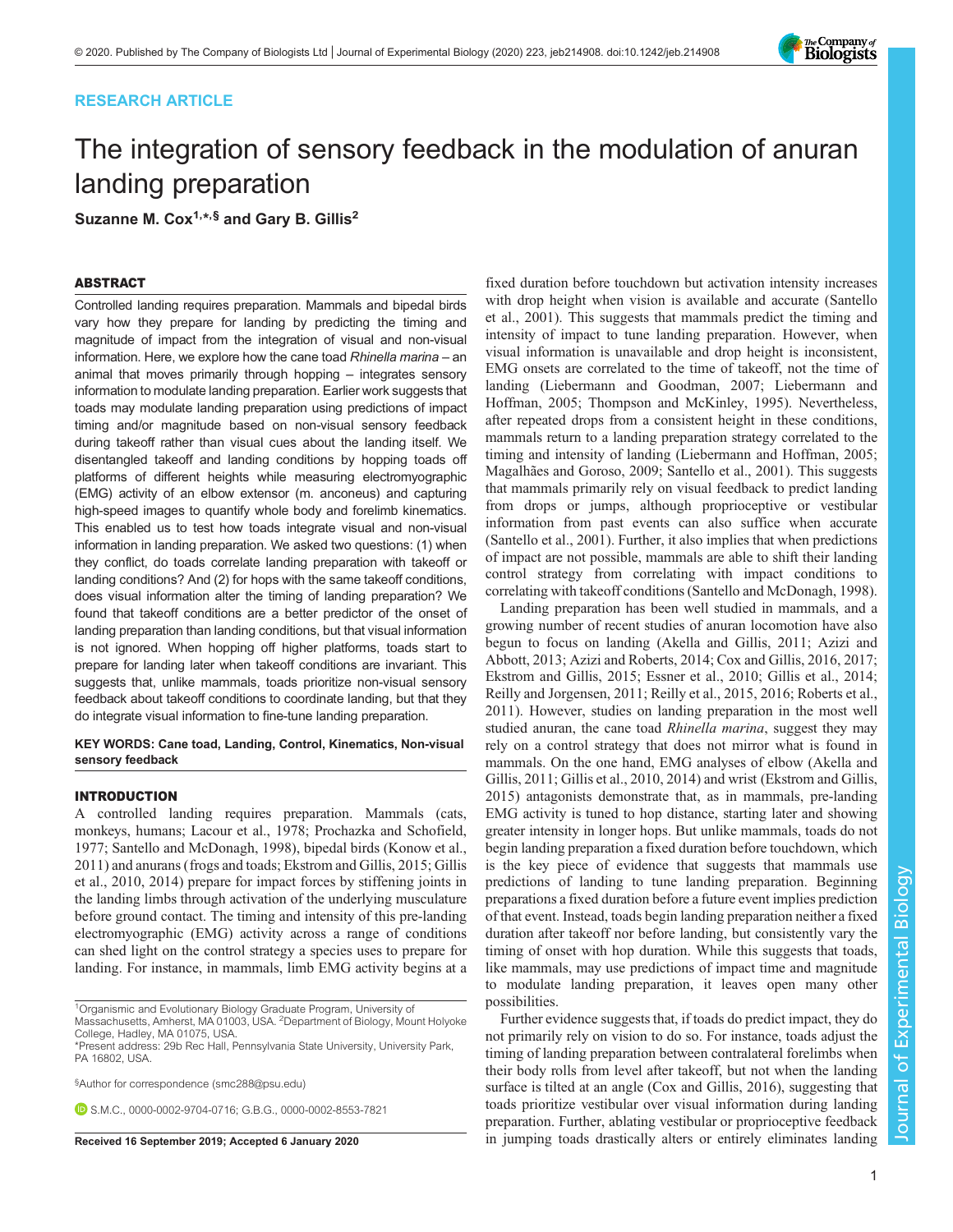preparation [\(Cox et al., 2018\)](#page-8-0), whereas blinded toads were able to successfully coordinate landing, albeit with greater timing variability [\(Cox et al., 2018; Ekstrom et al., 2018](#page-8-0)). Thus, one possibility is that toads may successfully land hop after hop without taking into account visual cues about landing surface orientation or height. In short, the little evidence available suggests that cane toads may accomplish their great feats of migration ([Phillips et al., 2007\)](#page-8-0) by relying on a landing control strategy that assumes the world is, to the best approximation, flat. In other words, like mammals in conditions where they cannot predict landing, toads may tune landing to takeoff conditions. Given the dependence on visual cues for landing preparation in all other animals tested thus far [\(Kamibayashi and Muro, 2006](#page-8-0); [Lacour et al., 1978](#page-8-0); [Lee et al.,](#page-8-0) [1993](#page-8-0); [Liebermann and Goodman, 1991](#page-8-0); [Santello, 2005](#page-8-0); [Santello](#page-8-0) [and McDonagh, 1998; Santello et al., 2001\)](#page-8-0), this suggests that toads may have evolved a control strategy to coordinate landing that is distinct from mammals and birds.

Given the potential novelty of this strategy, we chose to specifically test the hypothesis that toads modulate landing based on takeoff rather than landing conditions. On flat ground, the results of either approach may be indistinguishable, but when hopping from one level to another, non-visual information about takeoff conflicts with visual information about landing. To test whether toads integrate visual information to tune landing preparation, we hopped toads off platforms of three different heights while measuring the intensity and timing of landing preparation. With this setup we asked two questions: (1) do takeoff or landing conditions best predict when toads begin to prepare for impact? And (2) does visual information alter the timing of landing preparation? In other words, do toads coordinate landing as if the world were flat, and impact will occur at the same height they took off from (i.e. takeoff conditions are used to predict landing preparation), or do they take into account different landing heights using vision and prepare accordingly (i.e. landing conditions are important)? The hypothesis that toads use a motor control strategy that tunes landing preparation to takeoff conditions will be falsified if either landing conditions are a better predictor of landing preparation than takeoff or if toads change the timing or intensity of landing preparation when only visual information could predict a later or larger impact.

# MATERIALS AND METHODS

# Animals

Six female cane toads, Rhinella marina (Linnaeus 1758) ranging in mass from 63 to 170 g were used for kinematic analysis and electromyography (EMG) recordings. All animals were housed in groups of three to four in large aquaria on a 12 h:12 h light:dark cycle and fed crickets several times weekly. All experimental work was approved by Mount Holyoke College's IACUC.

## Electromyography and kinematic data collection

EMG data were collected from the m. anconeus, an elbow extensor known to show distance-dependent pre-landing onset timing [\(Gillis](#page-8-0) [et al., 2010](#page-8-0)). To implant electrodes, toads were anesthetized in a solution of MS-222 (1.5 g  $l^{-1}$ ). Once anesthetized, 1–2 cm skin incisions were made along each humerus to expose the muscle. Bilateral implants were used to increase the likelihood of successful data collection. Bipolar electrodes were made and implanted as described in detail in previous work ([Gillis et al., 2010](#page-8-0)). EMG signals were amplified 1000× with Grass P511 preamplifiers using a notch filter at 60 Hz. Signals were digitized at 5000 Hz using a NIDAQ 16-bit A/D converter and a custom LABVIEW program and saved onto a personal computer.

Toads alter both the timing of pre-landing EMG activity and the beginning of elbow extension with hop distance [\(Cox et al., 2018](#page-8-0); [Gillis et al., 2014](#page-8-0)). For completeness, we collected both EMG data and forelimb kinematics. For kinematic data collection, small squares of white cardboard (∼3×3 mm) were glued to the skin bilaterally at the wrist and elbow joints as well as at mid-point of the humerus (markers at the shoulder joint are readily obscured). In addition, four markers were also used to form a T along the back of the animal as described in detail in previous work [\(Cox and Gillis,](#page-8-0) [2015\)](#page-8-0). Once recovered from anesthesia, animals were placed in a well-lit enclosure  $(64\times107 \text{ cm})$  and, in a random order, hopped off three different height platforms (0 cm, 41 hops; 6 cm, 36 hops; 10 cm, 31 hops) lined with felt to ensure purchase. Between 3 and 12 hops per condition per toad were included in the analysis  $(6.8\pm$ 3.8 hops per treatment per toad; mean±s.d.) for a total of 102 hops. Videos of hops were recorded with two Fastec HiSpec1 high-speed video cameras at 500 fps. For three-dimensional spatial calibration, a 64-point calibration cube (21×21 cm) was digitized in MATLAB using DLTdv5 ([Hedrick, 2008](#page-8-0)). Videos were synchronized with EMG signals using a 5 V trigger pulse that stopped video and EMG recording and was included on its own channel with EMG data. After hopping trials, toads were euthanized by overnight submersion in MS-222 (1.5 g  $l^{-1}$ ). Post-mortem dissections were used to confirm electrode placements.

### Data analysis

Landing preparation in toads is characterized by both distancedependent amounts of elbow extension and activation of the underlying forelimb musculature at touchdown [\(Cox and Gillis,](#page-8-0) [2015, 2017; Cox et al., 2018; Ekstrom et al., 2018; Gillis et al.,](#page-8-0) [2010\)](#page-8-0). But landing preparation at touchdown is not sufficient to determine whether the motor control strategy is altered. Modulation of pre-landing EMG activity and elbow configuration at touchdown can be achieved without varying the timing or intensity of muscle activation. A toad could start elbow extension and muscle activation at the same time relative to liftoff and maintain the same rate of elbow extension and increase of activation intensity throughout the hop. With this strategy, long hops provide more time to generate greater levels of activation or elbow extension without modulating the motor control strategy. Thus, to discriminate changes in motor control, we chose to primarily focus our analysis on how toads changed the timing of landing preparation (the onset and duration of pre-landing EMG activity or elbow extension) since the timing of pre-landing EMG activity for the muscle instrumented varied more consistently with hop duration than amplitude [\(Gillis et al., 2010\)](#page-8-0). For completeness, we also evaluated metrics of the intensity of both pre-landing EMG activity and the rate of elbow extension 60 ms after liftoff. To quantify how variations in motor control influence landing preparation at touchdown, we also measured EMG intensity over a 60 ms window before landing as well as the elbow's configuration (degree of extension) at touchdown.

#### Video analysis

Videos were analyzed to identify the timing of the onset of movement, takeoff and landing for each limb ([Fig. 1A](#page-2-0),B). The onset of movement was defined as the moment the toad's vertical velocity first topped 5 cm s−<sup>1</sup> . Three-dimensional coordinates of the forelimbs were calculated with MATLAB software [\(Hedrick, 2008\)](#page-8-0). Data were smoothed with a quintic spline interpolation, and elbow angle, the timing of extension onset ( $EE<sub>onset</sub>$ ) and extension velocity ( $EE<sub>v</sub>$ ), as well as the trajectory and velocity of the animal during the hop, were calculated as described elsewhere [\(Cox and Gillis, 2015\)](#page-8-0) [\(Fig. 1C](#page-2-0)).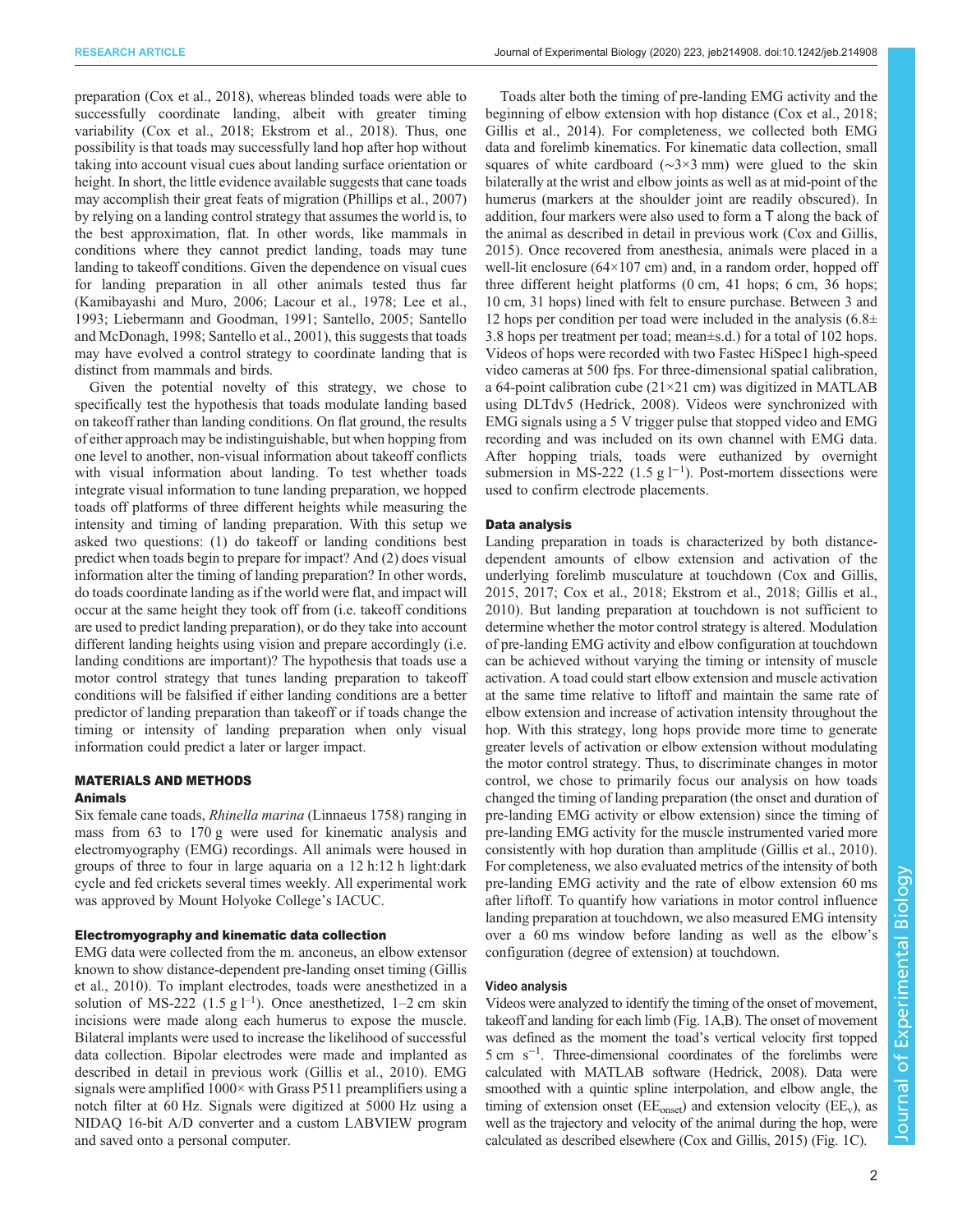<span id="page-2-0"></span>

Fig. 1. Visual representation of variables used to analyze landing preparation in the cane toad Rhinella marina. (A) Hop height versus time for a typical hop off a platform with predicted and actual touchdown times identified. (B) Corresponding m. anconeus rectified and normalized EMG signal with onset (EMG<sub>onset</sub>) and duration (EMG<sub>dur.</sub>) identified. The regions used to evaluate EMG intensity after onset (striped area) and before touchdown (dotted region) are highlighted. (C) Elbow extension throughout the hop with elbow extension onset (EE<sub>onset</sub>), duration (EE<sub>dur.</sub>) and value at touchdown (EE<sub>TD</sub>) indicated. The onset of elbow extension in preparation for landing is marked by a solid grey circle. Elbow extension velocity during 60 ms after onset (EE<sub>v</sub>) is indicated by dashed grey line.

#### Predictions of touchdown times

The time touchdown would have occurred if animals were hopping on flat ground was calculated with equations of motion from the vertical velocity of the center of mass  $(V_{Z<sub>LO</sub>})$  and height of the marker on the tip of the animal's snout at takeoff  $(h<sub>LO</sub>)$ . Time of touchdown  $(t_{\text{TD}})$  was the sum of the time of liftoff  $(t_{\text{LO}})$ , the time to rise to peak height  $(t_R)$  and the time to fall back to starting height  $(t_F)$ :

$$
t_{\rm TD} = t_{\rm LO} + t_{\rm R} + t_{\rm F}.\tag{1}
$$

Starting height was the height of the tip of snout before hop initiation. The time to peak height  $(t_R)$  was found from the vertical component of the velocity of the center of mass at liftoff  $(V_{Z_{\text{LO}}})$  and acceleration due to gravity. Given that the vertical velocity at peak height is zero:

$$
t_{\rm R} = V z_{\rm LO}/g. \tag{2}
$$

The time to fall back to start height  $(t_F)$  was calculated from the total height to fall from peak height  $(h<sub>P</sub>)$  back to starting height  $(h<sub>S</sub>)$ . Given that height rise is  $(\frac{1}{2})at^2$ , the peak height was the sum of the takeoff height  $(h<sub>LO</sub>)$ :

$$
h_{\rm P} = h_{\rm LO} + \frac{gt_{\rm R}^2}{2}.
$$
 (3)

The time to fall, then, is:

$$
t_{\rm F} = \sqrt{\frac{2h_{\rm P}}{g}}.\tag{4}
$$

While several approaches to calculating time of flight were tested, including limb angle at touchdown and equations to estimate anuran jumps [\(Marsh, 1994\)](#page-8-0), this approach best fit our data for flat hops [\(Fig. 2B](#page-3-0)). We evaluated how well our predictions lined up with impact time by comparing predicted to actual impact times for flat hops (flat hops from Group 1) by fitting two mixed models, a full model with predicted touchdown time as the response variable and actual touchdown time as the fixed effect and a null model with no fixed effect. In both models, individuals were a random factor. The  $R<sup>2</sup>$  value for the full model was calculated from the relative likelihood of each model determined by their AIC values (Nakagawa).

## Electromyography and kinematics

EMG activity was analyzed using customized MATLAB scripts in which the onset timing of pre-landing muscle activity  $(EMG<sub>onset</sub>)$ was identified visually for each hop (Fig. 1B) and the rectified, integrated area, or intensity, of the EMG signals for the first 60 ms after onset  $(EMG<sub>I</sub>, Fig. 1B)$  and the last 60 ms before landing  $(EMG<sub>TD</sub>)$  was calculated. To control for differences in electrode construction and placement between individuals, each muscle's EMG intensities were normalized to the largest intensity value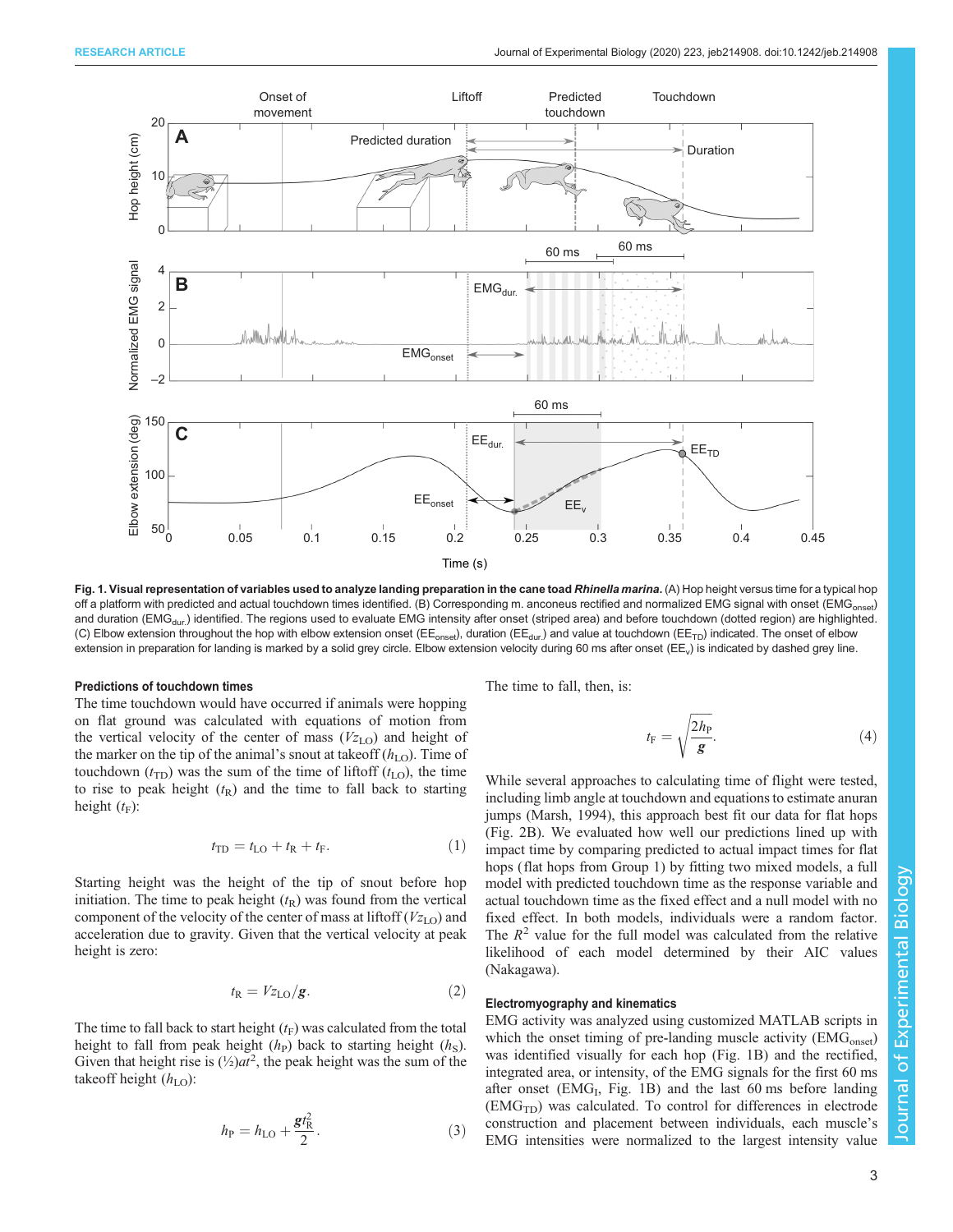<span id="page-3-0"></span>

Fig. 2. Correlation between pre-landing EMG activity and elbow extension, and predicted and actual touchdown for toads hopping on level ground. (A) Onset timing of pre-landing EMG activity and the beginning of elbow extension. (B) Timing of touchdown as predicted by takeoff conditions for toads hopping on level ground and actual touchdown times. Data are color-coded by animal. For both plots, regression lines for each individual are included when fit is significant. The equation of the regression line and  $R^2$  values are for data for all individuals combined. In A, the dashed black line is a regression line for data from all animals.

observed for each animal. The onset of elbow extension was determined using methods described elsewhere [\(Cox and Gillis,](#page-8-0) [2015](#page-8-0)) and elbow extension was calculated at touchdown ( $EE<sub>TD</sub>$ ). The rate of elbow extension  $(EE_v)$  was the average rate of change of elbow extension during the 60 ms after the onset of elbow extension. Data were filtered to only include signals from the limb that touched down first.

# **Statistics**

## Onset comparison

Since previous work demonstrated that sensory ablations influenced the timing of pre-landing EMG activity and the onset of elbow extension differently [\(Cox et al., 2018](#page-8-0)), we further tested whether these two metrics of the beginning of landing preparation coincided

| Table 1. Information on the four groups used in the different analyses |  |  |
|------------------------------------------------------------------------|--|--|
|------------------------------------------------------------------------|--|--|

when all sensory information was available but conflicting. The correlation between the onset of pre-landing EMG activity and elbow extension was evaluated across all hops (173 total hops, Group 1, Table 1) by two methods. First, a linear model with EMG onset as the independent variable and elbow extension as the dependent variable was fitted to data from all hops and the  $R^2$  of the fit calculated [\(https://www.r-project.org/](https://www.r-project.org)). Second, we tested whether the onset of pre-landing EMG and elbow extension were similarly influenced by height by fitting two mixed linear models: a null model with no fixed effect and a full model with platform height as a fixed effect [\(Bates et al., 2015\)](#page-8-0) with the difference between EMG and elbow extension onset as the dependent variable. In all models, individual toads were included as random effects. The P-value for each full model was computed with a likelihood ratio

|                                                                       | N | <b>Total hops</b> | Hops per toad  | Duration (min, max; ms) | Mean duration (ms) | Predicted duration (ms) |
|-----------------------------------------------------------------------|---|-------------------|----------------|-------------------------|--------------------|-------------------------|
| Group 1: Onset vs EMG comparison                                      |   |                   |                |                         |                    |                         |
| Flat                                                                  | 6 | 56                | $9.3 \pm 3.2$  | $-94, 142$              | $12 + 55$          |                         |
| Low                                                                   | 6 | 59                | $9.8 + 4.2$    | $-80, 141$              | 40±53              |                         |
| High                                                                  | 6 | 58                | $9.7 + 4.1$    | $-112, 160$             | $54 + 62$          |                         |
| Group 2: Does onset correlate with takeoff or touchdown?              |   |                   |                |                         |                    |                         |
| Platform (low+high)                                                   | 5 | 55                | $14.6 \pm 6.3$ | $-74, 160$              | $63 + 51$          | $25 \pm 0.052$          |
| Group 3: Does vision alter onset across different takeoff conditions? |   |                   |                |                         |                    |                         |
| Flat                                                                  | 5 | 51                | $10+2.7$       | $-80, 142$              | $13 + 55$          | $59 + 53$               |
| Platform (low+high)                                                   | 5 | 73                | 15±6.3         | $-74.160$               | $63 + 51$          | 25±52                   |
| Group 4: Does vision alter onset across similar takeoff conditions?   |   |                   |                |                         |                    |                         |
| Flat                                                                  | 5 | 30                | 6±4.1          | $-80, 78$               | $-16+43$           | $23 + 34$               |
| Low                                                                   | 5 | 31                | $6.2 \pm 2.7$  | $-8.126$                | $52 + 40$          | $22+42$                 |
| High                                                                  | 5 | 30                | $6 + 2.5$      | $-40,160$               | 78±49              | $19 + 35$               |

The number of hops per toad, the duration and predicted duration are all given as means±s.d.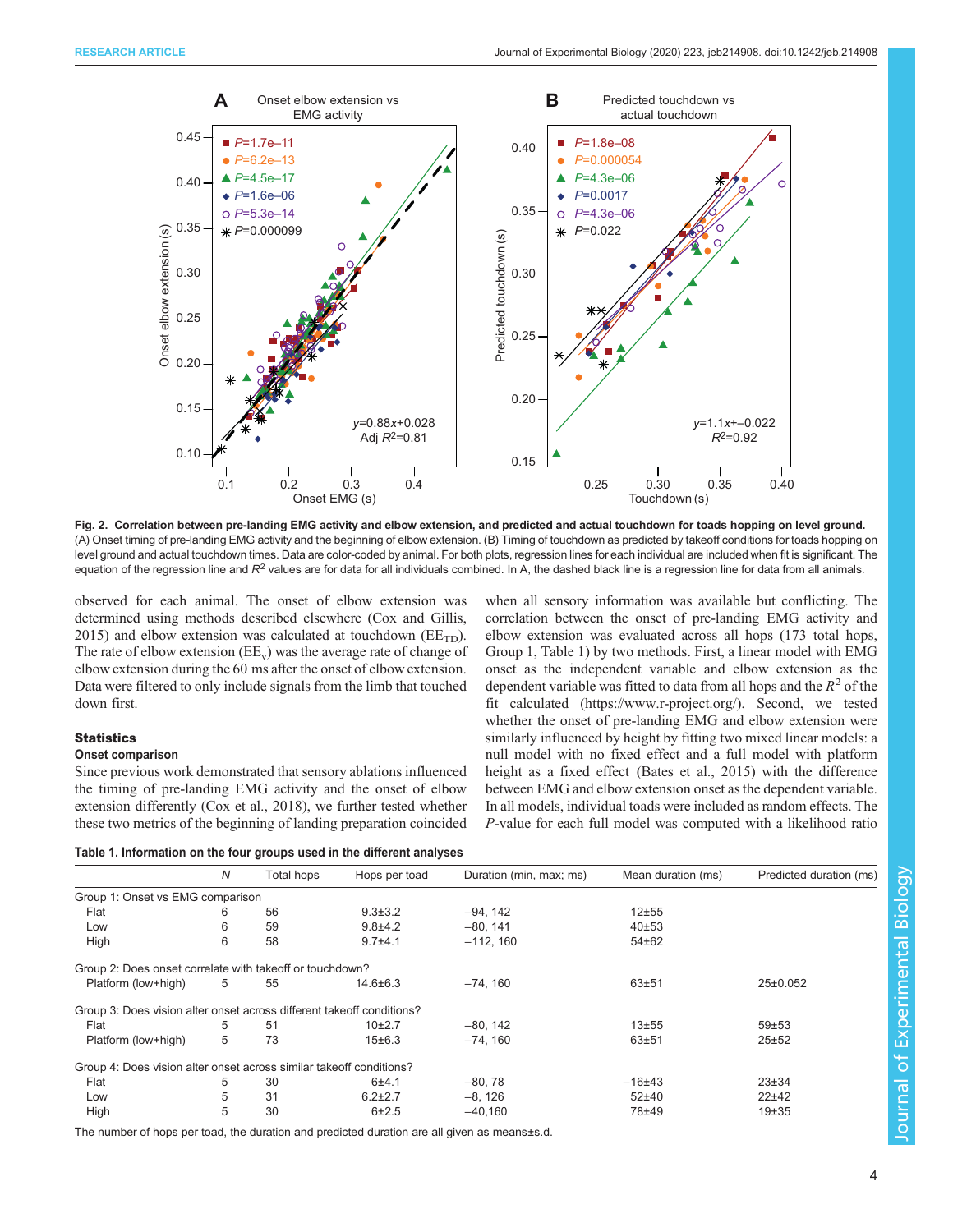<span id="page-4-0"></span>

|                                | Flat              | Low                | High              | P            |
|--------------------------------|-------------------|--------------------|-------------------|--------------|
| Predicted duration (s)         | $0.023 \pm 0.034$ | $0.022 \pm 0.042$  | $0.019 \pm 0.035$ | 0.92         |
| Duration (s)                   | $0.24 \pm 0.024$  | $0.3 \pm 0.035$    | $0.32 \pm 0.025$  | $1.7e - 16$  |
| $EMGonset$ (s)                 | $-0.048\pm0.019$  | $-0.025 \pm 0.028$ | $-0.011\pm0.032$  | $1e - 05*$   |
| $EMG_{dur.}$ (s)               | $0.088 \pm 0.019$ | $0.12 \pm 0.022$   | $0.14 \pm 0.022$  | $1e-14$      |
| EMG Int 60                     | $0.46 \pm 0.17$   | $0.54 \pm 0.19$    | $0.49 \pm 0.16$   | 0.16         |
| EMG Int 60 TD                  | $0.56 \pm 0.2$    | $0.49\pm0.23$      | $0.51 \pm 0.19$   | 0.4          |
| $EE_{onset}$ (s)               | $-0.042\pm0.025$  | $-0.023\pm0.031$   | $-0.0097\pm0.034$ | 0.00044      |
| $EE_{dur.}$ (s)                | $0.081 \pm 0.018$ | $0.12 \pm 0.022$   | $0.14 \pm 0.019$  | $2.2e-18$    |
| $EE_v$ (deg ms <sup>-1</sup> ) | $-0.54\pm0.14$    | $-0.58\pm0.12$     | $-0.61\pm0.14$    | 0.14         |
| $EETD$ (deg)                   | 99±13             | 116±7.9            | $121 \pm 7.1$     | $6.4e - 09*$ |

Toads alter the onset, but not intensity of landing preparation with platform height. Values are given as means of individual means±s.d. P-values marked with an asterisk required non-parametric comparisons between groups. Bold values highlight significant relationships. EMG<sub>onset</sub>, m. anconeus EMG signal onset; EMG<sub>dur.</sub>, m. anconeus EMG signal duration; EMG Int 60, integrated m. anconeus EMG signal 60 ms after EMG onset; EMG Int 60 TD, integrated m. anconeus EMG signal 60 ms before touchdown; EE<sub>onset</sub>, elbow extension onset; EE<sub>dur.</sub>, elbow extension duration; EE<sub>v</sub>, elbow extension velocity during 60 ms after onset;  $EE<sub>TD</sub>$ , elbow extension at touchdown.

test between the full and reduced model. If pre-landing EMG activity and elbow kinematics were modulated by the same feedback mechanism, we would expect the difference in their onset timings to be consistent across hop durations and not vary with hop height. For each model, the assumption of data linearity and homogeneity of variance were checked before running models. The data met assumptions in all cases.

#### Takeoff or landing

Hops off platforms were filtered to only include those that had a takeoff angle within the range seen during flat hops (12–48 deg from horizontal, 55 hops, Group 2, [Table 1\)](#page-3-0). We used two linear mixed effects models (lme4; [Bates et al., 2015](#page-8-0)) to test whether takeoff conditions ( predicted touchdown) or touchdown best predicted the beginning of landing preparation [\(Broström and Holmberg, 2011\)](#page-8-0). In both models, individual toads were included as random effects, the onset of EMG activity (EMG<sub>onset</sub>) was the dependent variable and either predicted or actual touchdown from liftoff was the fixed effect. The relative predictive power of each model was evaluated with a likelihood ratio test (Table 3).

## Influence of vision

To isolate the influence of visual information, we performed two analyses. In the first, we again filtered hops to include only hops with predicted touchdown within the range found for flat hops, but in this analysis we included hops on flat ground as well as hops off platforms (124 hops, Group 3, [Table 1\)](#page-3-0). With this dataset, we evaluated whether

|  |  |  |  | <b>Table 3. Mixed model results</b> |
|--|--|--|--|-------------------------------------|
|--|--|--|--|-------------------------------------|

hopping from a platform altered the timing of landing preparation across a range of hop durations. We did this by evaluating whether the relationship (slope and intercept) between predicted touchdown time and EMG onset was different for hops on flat ground and those off platforms. We generated a mixed model with individual toad as the random effect, onset from takeoff as the dependent variable and predicted time of touchdown from takeoff and treatment (flat or platform) as the fixed effects. We also included the interaction between takeoff and treatment. To evaluate whether platform height altered the slope, we performed an ANOVA on the fit model and computed a P-value for the interaction effect between treatment and onset time. To test whether the intercept of the regression changed with platform height, we calculated the *P*-value for the influence of treatment on the onset timing from the ANOVA F-value and degrees of freedom. If toads modulate landing preparation based on sensory feedback about takeoff conditions, we would expect the relationship between takeoff and the beginning of landing preparation to be unaffected by platform height; neither the slope nor intercept would change between treatment conditions.

In the second analysis, hops were filtered such that the range of predicted touchdown time did not vary between treatments (eliminating some of the shorter hops off high platforms and longer hops on flat ground (Group 4, [Table 1](#page-3-0)). The resulting predicted hop durations covered a narrow range with the mean value invariant across platform heights (negative hop durations occurred when forelimbs touched down before hind limbs left the ground). The influence of platform height on the onset, intensity (or rate) and

| A. Onset EMG vs elbow extension (Group 1) | d.f. | Response variable: EMG <sub>onset</sub> -ElbowExt <sub>onset</sub> |                  |
|-------------------------------------------|------|--------------------------------------------------------------------|------------------|
| Platform height                           | 5    | $AIC = -828$                                                       | $P=0.53$         |
| Null                                      | 3    | $AIC = -831$                                                       |                  |
| B. All platform hops (Group 2)            | d.f. | Response variable: EMG <sub>onset</sub> from liftoff               |                  |
| <b>Predicted duration</b>                 | 4    | $AIC = -337$                                                       | Likelihood=8.1e6 |
| Duration                                  | 4    | $AIC = -306$                                                       | Likelihood=1     |
| C. All hops (Group 3)                     | d.f. | Response variable: EMG <sub>onset</sub> from liftoff               |                  |
| <b>Predicted duration</b>                 |      | $F = 177.3$                                                        | $P = 2e - 16$    |
| Treatment (platform vs flat)              |      | $F = 59.8$                                                         | $P = 3e - 12$    |
| Predicted duration×Treatment              |      | $P=0.41$<br>$F=0.69$                                               |                  |

Onset of elbow extension (A) is not significantly different from the onset of EMG activity. Duration as predicted from takeoff conditions (B) correlates with the onset of EMG activity better than touchdown time. For hops with similar takeoff conditions (C), platform height (Treatment) did not alter the slope of the relationship between the onset of EMG activity and takeoff; there was no interaction effect. But the intercept of the line did change; when hopping off platforms, toads started to prepare for landing earlier than when hopping on flat ground (Treatment is significant). Bold values highlight significant relationships.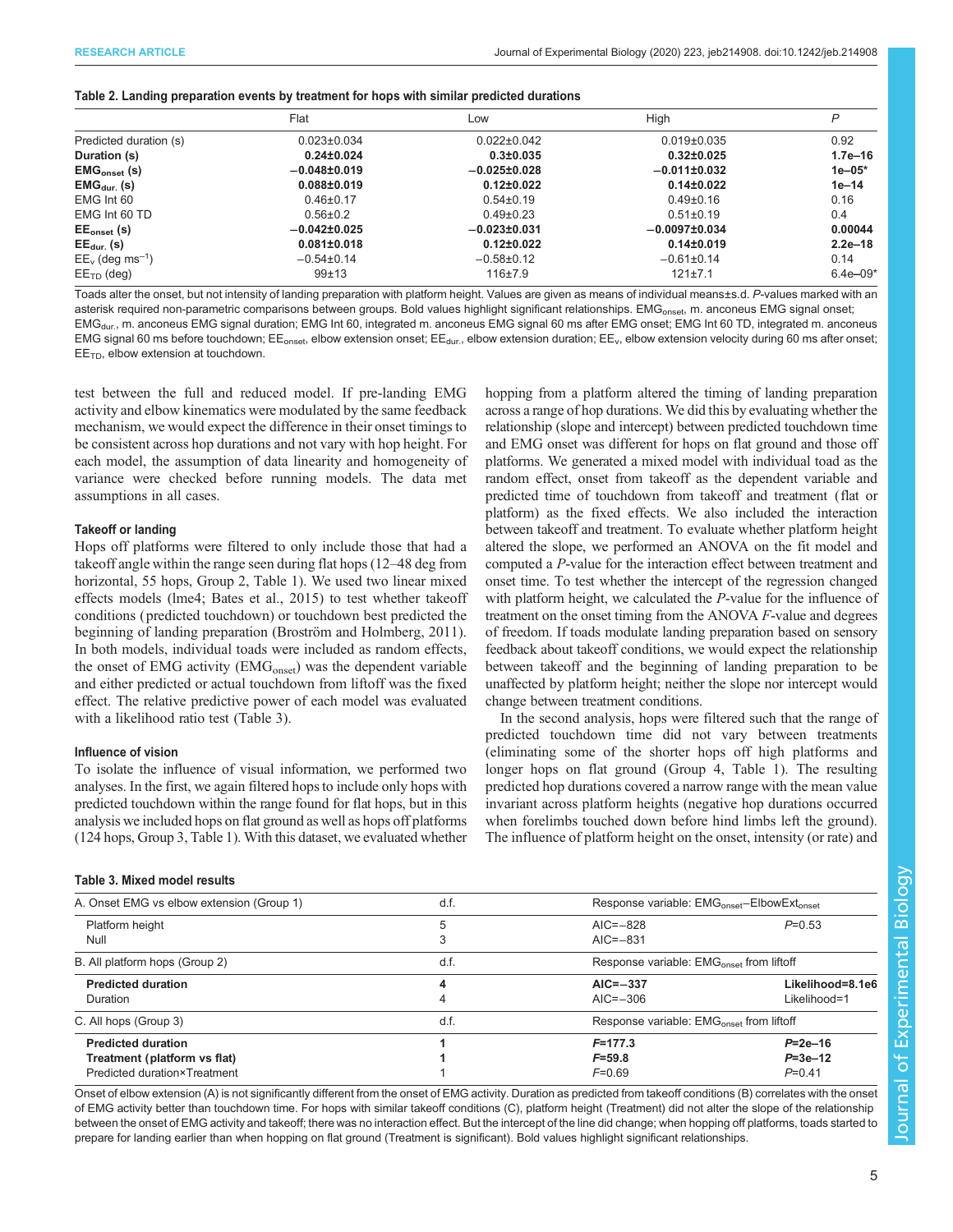

Fig. 3. Onset of EMG activity versus predicted and actual duration for hops on level ground and from platforms. (A) Onset of EMG activity vs predicted hop duration. (B) Onset of EMG activity vs actual hop duration. Open circles indicate hops on level ground; filled circles represent hops from platforms. In A, color of filled circles represents actual duration. Thick dashed line represents touchdown time. Regression lines are shown for each group with corresponding color. Onset of EMG activity begins neither a fixed duration from liftoff (i.e. has a slope of zero) nor a fixed duration before landing (parallel with dashed black line). The relationship between onset and hop duration (slope) was not significantly different in hops on flat ground (black line) and off platforms (purple line). But when hopping off platforms, toads began onset earlier in relation to takeoff conditions (predicted duration); in A, the purple regression line does not have a different slope than the black, but it is shifted up. Onset of EMG activity is better predicted by predicted duration (A) than by actual duration (B) for all treatments.

magnitude at landing of pre-landing EMG activity and elbow extension were each evaluated with ANOVAs of individual means between treatments and significance was set with a Bonferroni correction for multiple tests (0.0045, [Table 3\)](#page-4-0). Again, our hypothesis predicts no variation in onset or intensity of landing preparation across differences in platform height.

# RESULTS

#### Onset comparison

Pre-landing EMG activity and elbow extension were highly correlated ([Fig. 2](#page-3-0)). On average, EMG activity preceded elbow extension by  $0.70\pm2.4$  ms and this relationship did not vary between platform heights [\(Table 3A](#page-4-0),  $P \ge 0.5$ ). All results are given as means of individual means±s.d.

#### Predicted versus actual touchdown

Touchdown time for hops on flat ground was within  $7.1 \pm 15$  ms of predicted time for hops that averaged 240±23 ms in duration. A linear regression between the two fit with an adjusted  $R^2$  of 0.91 (slope 1.1, intercept 0.022, [Fig. 2B](#page-3-0)).

### Onset versus hop duration

Given the tight correlation between the onset of EMG activity and elbow extension, we limited this analysis to only evaluate the onset of EMG activity. We found that, in line with our hypothesis, takeoff conditions ( predicted hop duration) explained the onset of landing preparation better than landing conditions (actual hop duration, [Table 3B](#page-4-0), Fig. 3A,B).

#### Influence of vision

Across a range of hop durations, the relationship (slope) between onset of pre-landing EMG activity and predicted hop duration did not change when toads hopped off platforms (there was no interaction effect), but contrary to our prediction, toads began landing preparation later when hopping off platforms than they did on flat ground (different intercept: Fig. 3A, [Table 3B](#page-4-0)).

When filtering data to include hops whose takeoff conditions were invariant across platform heights, hop durations increased with hop height ([Table 2](#page-4-0), [Fig. 4\)](#page-6-0); thus, we successfully disentangled takeoff from landing conditions. Under these conditions in which differences in impact time and magnitude could only be inferred from visual feedback, we found that the onset and duration of landing preparation (both pre-landing EMG activity and elbow extension) changed with platform height ([Table 2, Table 3](#page-4-0)C, [Fig. 4\)](#page-6-0). The differences in onset timing were much smaller than the differences in duration such that toads began preparation later in longer hops and prepared for impact over a longer duration [\(Table 2,](#page-4-0) [Fig. 4\)](#page-6-0). This also contradicted our prediction based on the hypothesis that toads only rely on sensory feedback about takeoff conditions to tune landing preparation.

While the timing varied with height, neither the prelanding EMG intensity 60 ms after takeoff ( $EMG<sub>60</sub>$ ) or before landing ( $EMG<sub>TD</sub>$ ) nor the extension velocity 60 ms after liftoff  $(EE_{v})$ , varied with platform height ([Table 2,](#page-4-0) [Fig. 4\)](#page-6-0) Thus, while they started earlier, toads did not change the intensity of pre-landing EMG activity nor the rate of elbow extension. As a result of extending elbows at the same rate for a longer duration, toads landed with elbows more extended in longer hops ([Table 2,](#page-4-0) [Fig. 4\)](#page-6-0).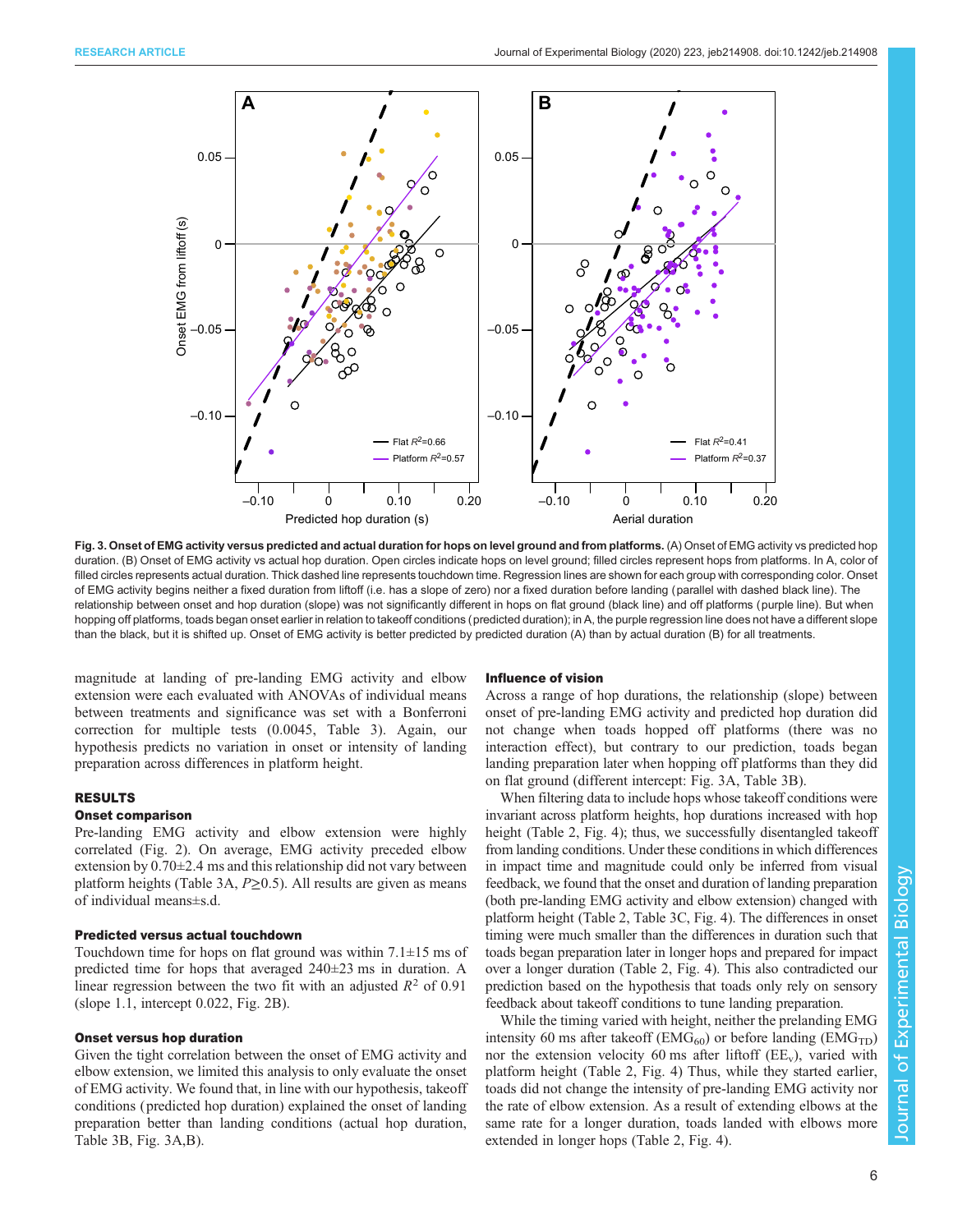<span id="page-6-0"></span>



## **DISCUSSION**

In this study we asked two questions in an attempt to illuminate the motor control strategy toads use to coordinate landing: (1) do takeoff or landing conditions best predict landing preparation? And (2) in hops with similar takeoff conditions, does available visual information about differences in landing conditions alter impact preparation? In relation to the first question, we found that takeoff rather than landing best predicted when toads began to prepare for impact. This is in line with our hypothesis that toads solely rely on sensory feedback about takeoff to tune landing coordination. However, contrary to our predictions, we also found that toads alter the timing of landing preparation when only visual information could predict variations in touchdown time.

The incongruity between the results that toads do integrate visual information and that landing preparation is still best correlated to takeoff conditions suggests that the framework underlying our assumptions should be re-evaluated. Specifically, this pair of results is inconsistent if we assume that toads adjust landing preparation based on predictions of impact and that vision is the most informative form of sensory feedback about landing conditions. We would expect that, like humans and other mammals [\(Santello](#page-8-0) [et al., 2001\)](#page-8-0), if visual information is more accurate, it would be prioritized over vestibular or proprioceptive feedback. If this were the case and toads predict impact to coordinate landing, we would expect that the start of landing preparation would correlate with the actual time of impact rather than less accurate takeoff conditions. But this is not what we found: our results suggest either that toads are very bad at making predictions of hop duration or that they are not making predictions at all.

Our hypothesis was based on two assumptions. First, it assumes that visual feedback provides more accurate information abound landing conditions than other forms of sensory feedback. And studies suggest that toads have a highly developed visual system that is able to successfully deal with a range of spatial problems. For instance, toads discriminate between prey and predator based on

visual cues ([Borchers and Ewert, 1979](#page-8-0); [Ewert, 1974\)](#page-8-0) and display size constancy ([Ewert, 1987\)](#page-8-0). They plan routes around obstacles, heading towards gaps in obstructions when available ([Collett, 1982](#page-8-0); [Lock and Collett, 1979](#page-8-0)), and are able to position themselves to jump through openings. They step up or down to reach surfaces at different heights, and jump accurately to static objects. And, most relevant for this study, toads discriminate chasm width and depth to choose between leaping over narrow chasms, stepping down into shallow ones and turning away from others [\(Lock and Collett,](#page-8-0) [1979\)](#page-8-0). Thus, it appears that toads accurately judge the layout of the land before them and have reasonable spatial awareness.

Yet, other details of their optical system may limit how toads use visual information. First, unlike mammals, toads do not seem to integrate visual information during motion. Instead, they plan a route before starting out and do not adjust the direction of an approach once underway, even if the goal (prey or obstacle gap) moves ([Lock and](#page-8-0) [Collett, 1979](#page-8-0)). It appears that toads primarily use visual information while stationary; in fact, they often close their eyes during a hop (our observations) or while walking ([Lock and Collett, 1979\)](#page-8-0). Toads may trade off the ability to integrate visual information while moving for enhanced night vision. While stationary, these nocturnal animals can temporally integrate visual signals over several seconds to achieve good low-light sensitivity [\(Haldin et al., 2009](#page-8-0)). Since toads do not move their eyes in their sockets [\(Collett, 1977](#page-8-0)), they also have less of a need to evolve the cognitive hardware to discriminate self from object motion if they only rely on vision while still. Thus, the visual system of toads limits its effectiveness in predicting impact time from optic flow during a hop.

Further, the visual information about surface height toads receive while preparing for a hop may be less than accurate. Toads do not possess a fovea in the eye [\(Schaeffel et al., 1994](#page-8-0)). And while the refractive index of the lens changes vertically across the eye, it does not change enough to bring the much closer ground into focus when the toad is looking ahead [\(Schaeffel et al., 1994](#page-8-0)). As [Collett \(1993\)](#page-8-0) suggested, while their vision is sufficient to distinguish and catch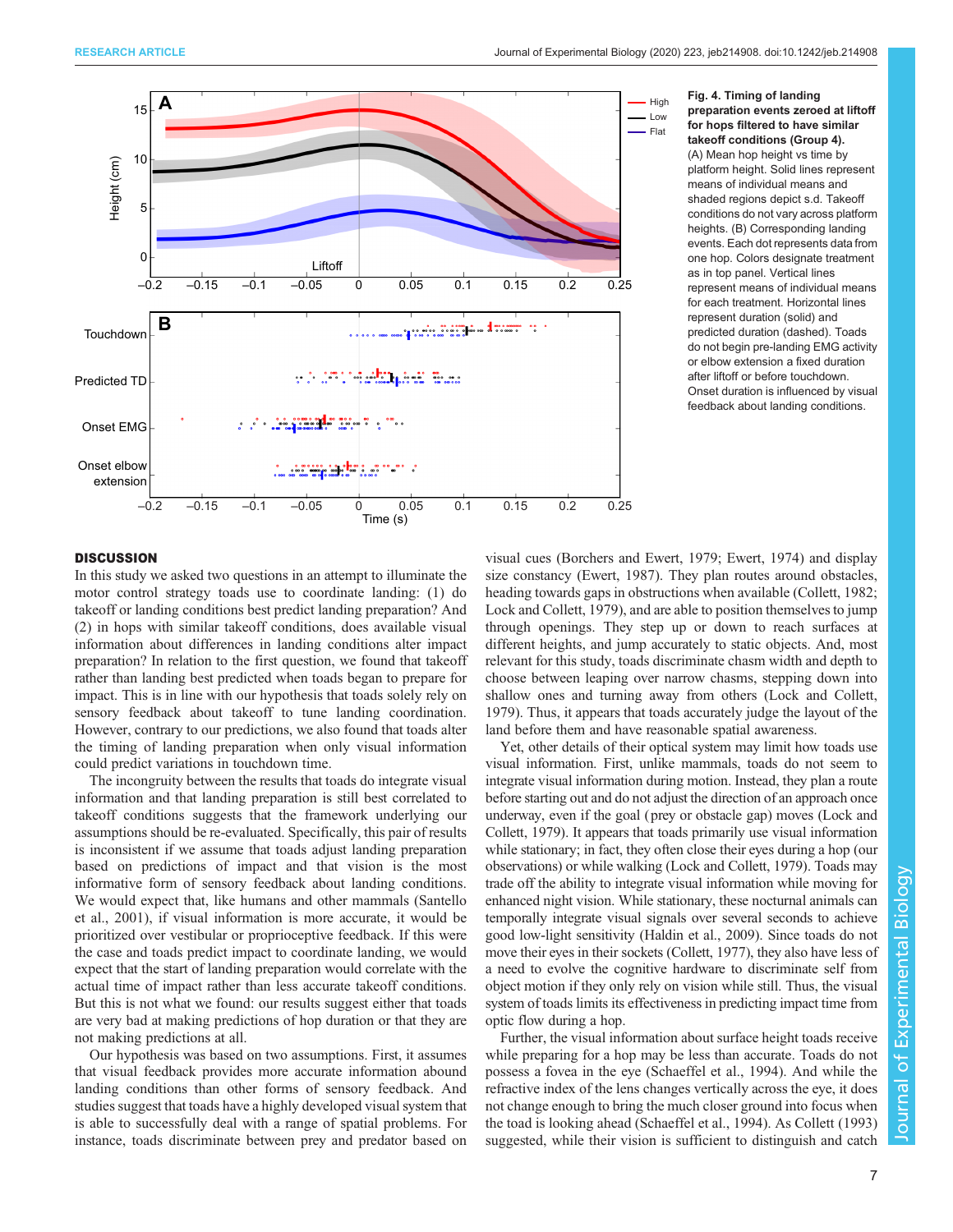moving prey it may not be sufficient to accurately judge distances. Thus, while toads may be able to categorize a chasm as 'walkable', 'jumpable' or 'not jumpable', they may not have the visual acuity to make the spatial distinctions necessary to predict hop duration. Prediction of impact time would require integrating information about both the drop and the takeoff conditions, but further comparisons between the accuracy of hops jumping down onto stationary objects and those horizontal or slightly raised may shed light on this question. Thus, while visual feedback may provide humans the most accurate information about impact, the same may not be true for anurans. Our results may not be inconsistent if toads rely on generally more accurate vestibular or proprioceptive information to predict impact.

Yet, it is also worth questioning the assumption that, like mammals during drop-landings, toads make predictions of impact to modulate landing preparation at all. A comparison between the experimental conditions under which most mammalian studies of landing preparation (drop-landings) are conducted and those of toad hopping reveal some striking differences that could suggest that drop-landing motor control strategies may not be the best model for understanding toad landing preparation. During drop landings, in which subjects step off or are dropped from a platform, there is no accurate vestibular or proprioceptive information produced during the drop that could predict drop height or impact time [\(Lacour et al.,](#page-8-0) [1978](#page-8-0); [Santello, 2005](#page-8-0); [Vidal et al., 1979\)](#page-9-0). Given that landing preparation begins before touchdown, visual feedback is the only sensory modality that could provide information about landing in a drop-landing test. In contrast, during self-initiated hops, takeoff effort and angle determine maximum height from the takeoff surface. On flat surfaces, this accurately correlates with hop duration. If toads, in fact, do not process visual information while moving, the available sensory information between these two tasks is exactly opposite. As a result, drop landing may not be the most appropriate comparison for hop landings. We suggest, instead, that motor control during self-initiated movements in mammals like walking, running or hopping may be better comparisons for toad motor control during landing.

In vertebrates, a great deal of the motor control responsible for driving rhythmic motions like locomotion is sub-cortical, driven by spinal central pattern generators [\(Duysens and Van de Crommert,](#page-8-0) [1998](#page-8-0); [Katz and Katz, 2016; MacKay-Lyons, 2002](#page-8-0)). These pattern generators initiate a sequence of motor commands to produce a preprogramed motion. While some spinal circuits are entirely closed looped, many are modulated by descending sensory afferents and regulate the prioritization of sensory information ([Rossignol et al.,](#page-8-0) [2006](#page-8-0)). Given that cane toads primarily bound as a form of locomotion ([Reilly et al., 2015\)](#page-8-0), stringing together a long series of sequential hops, we propose that motor control during locomotion of other vertebrates may be a better model of toad motor control during landing than drop-landings in mammals.

We hypothesize, then, that anuran landing preparation is, likewise, driven by a spinal central program that is initiated in response to hindlimb extension and modulated, at least in part, by visual and vestibular information. We suggest that toads utilize vision to plan a hop, carefully controlling the trajectory to reach a target location, while landing preparation is a reflexive response to the resulting hindlimb extension. This possibility is consistent with the results of several studies. First, it provides a more generous interpretation of the data from this study. Rather than concluding that toads predict impact, but poorly, our results are better explained if landing preparation is a preprogrammed set of movements that is responsive to, but not very sensitive to visual feedback. Second, spinal circuits drive other anuran motions, so it is feasible that they also drive forelimbs in preparation for landing. For instance, bilateral extension of the hindlimbs during swimming in frogs is driven by spinal circuits [\(Rauscent et al., 2007; Sillar et al., 2008](#page-8-0)) and modulated by sensory feedback ([Stehouwer and Farel, 1981\)](#page-9-0). Likewise, the wiping reflex persists in spinalized anurans ([Berkinblit et al., 1995\)](#page-8-0). Third, results from studies exploring toad landing preparation in the absence of different forms of sensory feedback are consistent with hindlimb extension triggering landing preparation. Loss of proprioceptive information from the hindlimbs or vestibular feedback during takeoff disrupted landing preparation more acutely than the loss of visual information [\(Cox et al., 2018](#page-8-0)). In fact, removing hindlimb proprioception entirely eliminated stereotypical forelimb extension patterns prior to landing ([Cox et al., 2018\)](#page-8-0) despite accurate vestibular and visual information. In contrast, a bilateral labyrinthectomy dramatically altered the coordination of the timing of different aspects of landing preparation, but did not eliminate them ([Cox et al.,](#page-8-0) [2018\)](#page-8-0). More striking, blinded toads were indistinguishable from sighted controls during landing with only a minor increase in the variability of event timing [\(Cox et al., 2018; Ekstrom et al., 2018\)](#page-8-0). These results imply that toads, unlike mammals, are not able to use visual or vestibular information to compensate for lack of proprioceptive feedback. This suggests that proprioception may play an essential role in landing coordination in toads and is consistent with the hypothesis that hindlimb proprioceptive afferents initiate a pre-landing motor control sequence that is adjusted and modified via vestibular and visual feedback.

It is important to note that the combination of evidence from studies of sensory conflicts and ablations is not sufficient to conclude that toad landing preparation is primarily driven by spinal circuits. We suggest several further experiments that could more precisely test this hypothesis. Our first suggestion is a decerebrated preparation with stimulation of the hindlimb extensors. The presence of forelimb extension and antagonist activation in these conditions would support the hypothesis of a spinal reflex driving landing preparation. Second, the study that removed proprioceptive feedback from toad hindlimbs also removed efferent signals [\(Cox](#page-8-0) [et al., 2018\)](#page-8-0). Thus, the toads were unable to activate hindlimb musculature to generate a hop and needed to be propelled to produce the same landing conditions as seen in a range of self-generated hops. This could have induced other variations from normal hop conditions that muddied the results. Thus, to test the more specific hypothesis that proprioceptive feedback drives forelimb motor control, one could study landing preparation after blocking only afferent proprioceptive hindlimb signals while toads self-initiate hops. This could be achieved, at least in part, by transecting and then re-attaching the sciatic and femoral nerves to block the stretch reflex [\(Alvarez et al., 2011](#page-8-0)). If toads still prepare forelimbs for landing in the absence of a stretch reflex, it would suggest either that other proprioceptive feedback is used or that a motor control program may drive both motions via efferent copy [\(Subramanian et al., 2019\)](#page-9-0). If, instead, all forelimb preparation is eliminated, it would support the hypothesis that hindlimb extension is a trigger of forelimb landing preparation; however, this approach is limited to 1A proprioceptive afferents ([Alvarez et al., 2011\)](#page-8-0). A further study that stimulated hindlimb-specific types of proprioceptive afferent neurons could more precisely distinguish which, if any, type of proprioceptive receptors produce the motor sequence toads use to control landing.

## Acknowledgements

Thanks to Ariela Schnyer and Sarah Crocker for their help with the data collection for this study.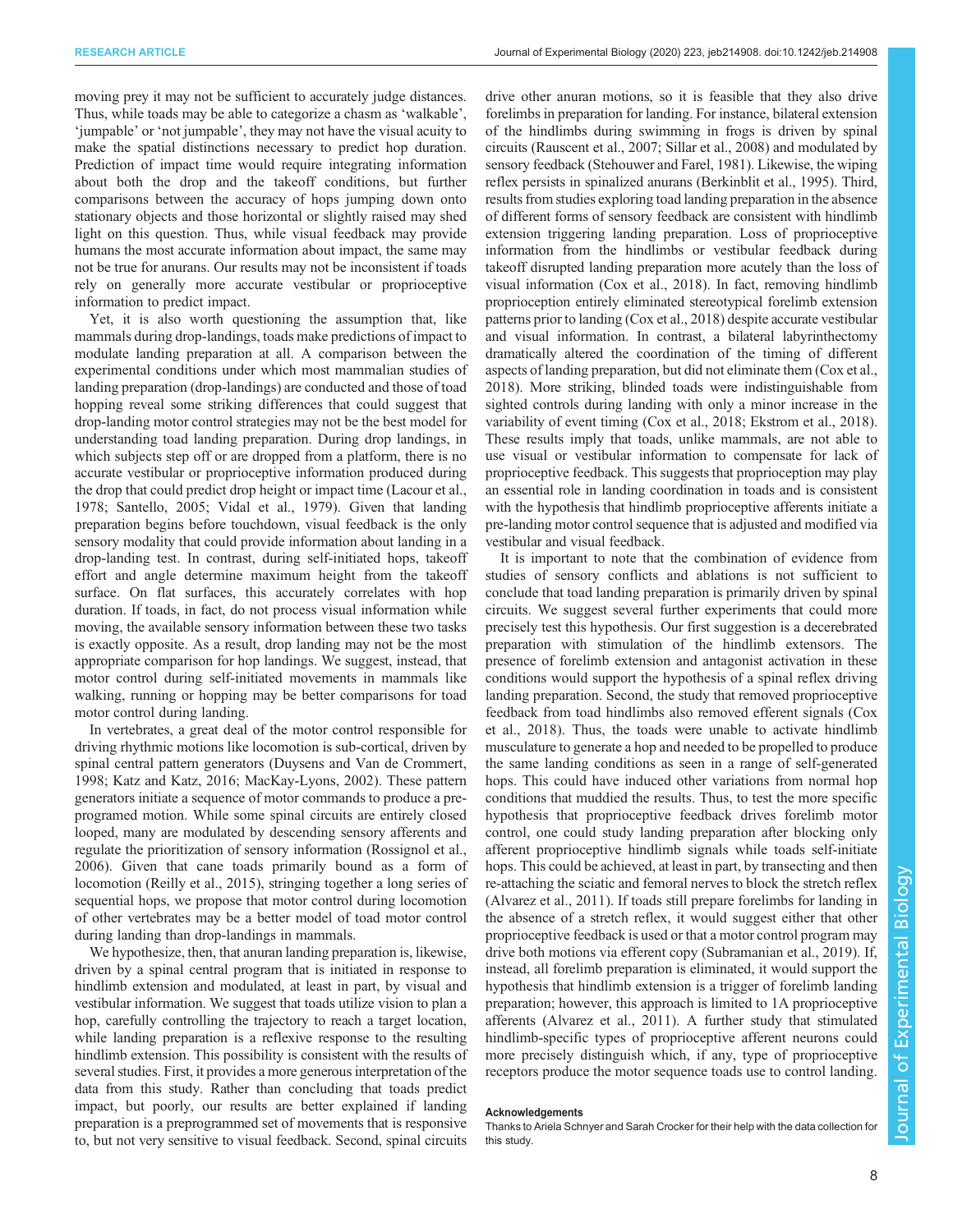#### <span id="page-8-0"></span>Competing interests

The authors declare no competing or financial interests.

#### Author contributions

Conceptualization: S.M.C.; Methodology: S.M.C.; Formal analysis: S.M.C.; Investigation: S.M.C.; Writing - original draft: S.M.C.; Writing - review & editing: S.M.C., G.B.G.; Visualization: S.M.C.; Supervision: G.B.G.; Funding acquisition: G.B.G.

#### Funding

This work was supported by the National Science Foundation (1051603 to G.B.G.).

#### Data availability

Data have been deposited in the Dryad Digital Repository at [https://doi.org/10.5061/](https://doi.org/10.5061/dryad.tb2rbnzws) [dryad.tb2rbnzws](https://doi.org/10.5061/dryad.tb2rbnzws) (Cox and Gillis, 2020).

#### References

- Akella, T. and Gillis, G. B. (2011). Hopping isn'[t always about the legs: forelimb](https://doi.org/10.1002/jez.643) [muscle activity patterns during toad locomotion.](https://doi.org/10.1002/jez.643) J. Exp. Zool. A Ecol. Genet. Physiol. 315[, 1-11. doi:10.1002/jez.643](https://doi.org/10.1002/jez.643)
- [Alvarez, F. J., Titus-Mitchell, H. E., Bullinger, K. L., Kraszpulski, M., Nardelli, P.](https://doi.org/10.1152/jn.01095.2010) and Cope, T. C. [\(2011\). Permanent central synaptic disconnection of](https://doi.org/10.1152/jn.01095.2010) [proprioceptors after nerve injury and regeneration. I. loss of VGLUT1/IA](https://doi.org/10.1152/jn.01095.2010) synapses on motoneurons. J. Neurophysiol. 106[, 2450-2470. doi:10.1152/jn.](https://doi.org/10.1152/jn.01095.2010) [01095.2010](https://doi.org/10.1152/jn.01095.2010)
- Azizi, E. and Abbott, E. M. [\(2013\). Anticipatory motor patterns limit muscle stretch](https://doi.org/10.1098/rsbl.2012.1045) during landing in toads. Biol. Lett. 9[, 20121045. doi:10.1098/rsbl.2012.1045](https://doi.org/10.1098/rsbl.2012.1045)
- Azizi, E. and Roberts, T. J. [\(2014\). Geared up to stretch: pennate muscle behavior](https://doi.org/10.1242/jeb.094383) during active lengthening. J. Exp. Biol. 217[, 376-381. doi:10.1242/jeb.094383](https://doi.org/10.1242/jeb.094383)
- Bates, D., Mä[chler, M., Bolker, B. and Walker, S.](https://doi.org/10.18637/jss.v067.i01) (2015). Fitting linear mixedeffects models using lme4. J. Stat. Softw. 67[, 1-48. doi:10.18637/jss.v067.i01](https://doi.org/10.18637/jss.v067.i01)
- [Berkinblit, M. B., Sidorova, V. Y. and Tkach, T. V.](https://doi.org/10.1007/BF01053337) (1995). Wiping reflex in the intact and spinal frogs. Neurophysiology 27[, 222-229. doi:10.1007/BF01053337](https://doi.org/10.1007/BF01053337)
- Borchers, H.-W. and Ewert, J.-P. [\(1979\). Correlation between behavioral and](https://doi.org/10.1016/0376-6357(79)90026-3) [neuronal activities of toads Bufo Bufo \(L.\) in response to moving configurational](https://doi.org/10.1016/0376-6357(79)90026-3) prey stimuli. Behav. Process. 4[, 99-106. doi:10.1016/0376-6357\(79\)90026-3](https://doi.org/10.1016/0376-6357(79)90026-3)
- Broström, G. and Holmberg, H. [\(2011\). Generalized linear models with clustered](https://doi.org/10.1016/j.csda.2011.06.011) [data: fixed and random effects models.](https://doi.org/10.1016/j.csda.2011.06.011) Comput. Stat. Data Anal. 55, 3123-3134. [doi:10.1016/j.csda.2011.06.011](https://doi.org/10.1016/j.csda.2011.06.011)
- Collett, T. (1977). Stereopsis in toads. Nature 267[, 349-351. doi:10.1038/267349a0](https://doi.org/10.1038/267349a0)
- Collett, T. S. [\(1982\). Do toads plan routes? A study of the detour behaviour ofBufo](https://doi.org/10.1007/BF00610246) viridis. J. Comp. Physiol. 146[, 261-271. doi:10.1007/BF00610246](https://doi.org/10.1007/BF00610246)
- Collett, T. S. [\(1993\). Do frogs use retinal elevation to measure the distance of a](https://doi.org/10.1007/bf00214720) barrier? J. Comp. Physiol. A 172[, 109-113. doi:10.1007/bf00214720](https://doi.org/10.1007/bf00214720)
- Cox, S. M. and Gillis, G. B. [\(2015\). Forelimb kinematics during hopping and landing](https://doi.org/10.1242/jeb.125385) in toads. J. Exp. Biol. 218[, 3051-3058. doi:10.1242/jeb.125385](https://doi.org/10.1242/jeb.125385)
- Cox, S. M. and Gillis, G. B. [\(2016\). Sensory feedback and coordinating](https://doi.org/10.1098/rsbl.2016.0196) asymmetrical landing in toads. Biol. Lett. 12[, 20160196. doi:10.1098/rsbl.2016.](https://doi.org/10.1098/rsbl.2016.0196) [0196](https://doi.org/10.1098/rsbl.2016.0196)
- Cox, S. M. and Gillis, G. [\(2017\). Evidence toads may modulate landing preparation](https://doi.org/10.1242/bio.022707) without predicting impact time. Biol. Open 6[, 71-76. doi:10.1242/bio.022707](https://doi.org/10.1242/bio.022707)
- Cox, S. M. and Gillis, G. [\(2020\). Data from: The integration of sensory feedback in](https://doi.org/10.5061/dryad.tb2rbnzws) [the modulation of anuran landing preparation.](https://doi.org/10.5061/dryad.tb2rbnzws) Dryad Dataset https://doi.org/10. [5061/dryad.tb2rbnzws.](https://doi.org/10.5061/dryad.tb2rbnzws)
- [Cox, S. M., Ekstrom, L. J. and Gillis, G. B.](https://doi.org/10.1093/icb/icy059) (2018). The influence of visual, [vestibular, and hindlimb proprioceptive ablations on landing preparation in cane](https://doi.org/10.1093/icb/icy059) toads. Integr. Comp. Biol. 58[, 894-905. doi:10.1093/icb/icy059](https://doi.org/10.1093/icb/icy059)
- [Duysens, J. and Van de Crommert, H. W. A. A.](https://doi.org/10.1016/S0966-6362(97)00042-8) (1998). Neural control of [locomotion; part 1: the central pattern generator from cats to humans.](https://doi.org/10.1016/S0966-6362(97)00042-8) Gait Posture 7[, 131-141. doi:10.1016/S0966-6362\(97\)00042-8](https://doi.org/10.1016/S0966-6362(97)00042-8)
- Ekstrom, L. J. and Gillis, G. B. [\(2015\). Pre-landing wrist muscle activity in hopping](https://doi.org/10.1242/jeb.113985) toads. J. Exp. Biol. 218[, 2410-2415. doi:10.1242/jeb.113985](https://doi.org/10.1242/jeb.113985)
- [Ekstrom, L. J., Panzini, C. and Gillis, G. B.](https://doi.org/10.1098/rsbl.2018.0397) (2018). Vision fine-tunes preparation [for landing in the cane toad, Rhinella marina.](https://doi.org/10.1098/rsbl.2018.0397) Biol. Lett. 14, 20180397. doi:10. [1098/rsbl.2018.0397](https://doi.org/10.1098/rsbl.2018.0397)
- [Essner, R. L., Suffian, D. J., Bishop, P. J. and Reilly, S. M.](https://doi.org/10.1007/s00114-010-0697-4) (2010). Landing in [basal frogs: evidence of saltational patterns in the evolution of anuran locomotion.](https://doi.org/10.1007/s00114-010-0697-4) Naturwissenschaften 97[, 935-939. doi:10.1007/s00114-010-0697-4](https://doi.org/10.1007/s00114-010-0697-4)
- Ewert, J.-P. [\(1974\). The neural basis of visually guided behavior.](https://doi.org/10.1038/scientificamerican0374-34) Sci. Am. 230, [34-42. doi:10.1038/scientificamerican0374-34](https://doi.org/10.1038/scientificamerican0374-34)
- Ewert, J.-P. [\(1987\). Neuroethology of releasing mechanisms: prey-catching in](https://doi.org/10.1017/S0140525X00023128) toads. Behav. Brain Sci. 10[, 337. doi:10.1017/S0140525X00023128](https://doi.org/10.1017/S0140525X00023128)
- [Gillis, G. B., Akella, T. and Gunaratne, R.](https://doi.org/10.1098/rsbl.2009.1005) (2010). Do toads have a jump on how far [they hop? pre-landing activity timing and intensity in forelimb muscles of hopping](https://doi.org/10.1098/rsbl.2009.1005) Bufo marinus. Biol. Lett. 6[, 486-489. doi:10.1098/rsbl.2009.1005](https://doi.org/10.1098/rsbl.2009.1005)
- Gillis, G., Ekstrom, L. and Azizi, E. [\(2014\). Biomechanics and control of landing in](https://doi.org/10.1093/icb/icu053) toads. Integr. Comp. Biol. 54[, 1136-1147. doi:10.1093/icb/icu053](https://doi.org/10.1093/icb/icu053)
- [Haldin, C., Nymark, S., Aho, A., Koskelainen, A. and Donner, K.](https://doi.org/10.1523/JNEUROSCI.3888-08.2009) (2009). Rod [phototransduction determines the trade-off of temporal integration and speed of](https://doi.org/10.1523/JNEUROSCI.3888-08.2009)

[vision in dark-adapted toads.](https://doi.org/10.1523/JNEUROSCI.3888-08.2009) J. Neurosci. 29, 5716–5725. doi:10.1523/ [JNEUROSCI.3888-08.2009](https://doi.org/10.1523/JNEUROSCI.3888-08.2009)

- Hedrick, T. L. [\(2008\). Software techniques for two- and three-dimensional kinematic](https://doi.org/10.1088/1748-3182/3/3/034001) [measurements of biological and biomimetic systems.](https://doi.org/10.1088/1748-3182/3/3/034001) Bioinspir. Biomim. 3, [034001. doi:10.1088/1748-3182/3/3/034001](https://doi.org/10.1088/1748-3182/3/3/034001)
- Kamibayashi, K. and Muro, M. [\(2006\). Modulation of pre-programmed muscle](https://doi.org/10.1016/j.jelekin.2005.09.004) [activation and stretch reflex to changes of contact surface and visual input during](https://doi.org/10.1016/j.jelekin.2005.09.004) [movement to absorb impact.](https://doi.org/10.1016/j.jelekin.2005.09.004) J. Electromyogr. Kinesiol. 16, 432-439. doi:10.1016/ [j.jelekin.2005.09.004](https://doi.org/10.1016/j.jelekin.2005.09.004)
- Katz, P. S. and Katz, P. S. [\(2016\). Evolution of central pattern generators and](https://doi.org/10.1098/rstb.2015.0057) rhythmic behaviours. Phil. Trans. R. Soc. B 371[, 20150057. doi:10.1098/rstb.](https://doi.org/10.1098/rstb.2015.0057) [2015.0057](https://doi.org/10.1098/rstb.2015.0057)
- Konow, N., Azizi, E. and Roberts, T. J. [\(2011\). Muscle power attenuation by tendon](https://doi.org/10.1098/rspb.2011.1435) during energy dissipation. Proc. R. Soc. B 279[, 1108-1113. doi:10.1098/rspb.](https://doi.org/10.1098/rspb.2011.1435) [2011.1435](https://doi.org/10.1098/rspb.2011.1435)
- Lacour, M., Xerri, C. and Hugon, M. (1978). Muscle responses and monosynaptic reflexes in falling monkey. Role of the vestibular system. J. Physiol. 74, 427-438.
- Lee, D., Davies, M. and Green, P. (1993). Visual control of velocity of approach by pigeons when landing. J. Exp. Biol. 180, 85-104.
- Liebermann, D. G. and Goodman, D. [\(1991\). Effects of visual guidance on the](https://doi.org/10.1080/00140139108964880) [reduction of impacts during landings.](https://doi.org/10.1080/00140139108964880) Ergonomics 34, 1399-1406. doi:10.1080/ [00140139108964880](https://doi.org/10.1080/00140139108964880)
- Liebermann, D. G. and Goodman, D. [\(2007\). Pre-landing muscle timing and post](https://doi.org/10.1016/j.jelekin.2006.01.011)[landing effects of falling with continuous vision and in blindfold conditions.](https://doi.org/10.1016/j.jelekin.2006.01.011) J. Electromyogr. Kinesiol. 17[, 212-227. doi:10.1016/j.jelekin.2006.01.011](https://doi.org/10.1016/j.jelekin.2006.01.011)
- [Liebermann, D. G. and Hoffman, J. R.](https://doi.org/10.1016/j.jelekin.2004.07.005) (2005). Timing of preparatory landing [responses as a function of availability of optic flow information.](https://doi.org/10.1016/j.jelekin.2004.07.005) J. Electromyogr. Kinesiol. 15[, 120-130. doi:10.1016/j.jelekin.2004.07.005](https://doi.org/10.1016/j.jelekin.2004.07.005)
- Lock, A. and Collett, T. (1979). A toad'[s devious approach to its prey: a study of](https://doi.org/10.1007/BF00619078) [some complex uses of depth vision.](https://doi.org/10.1007/BF00619078) J. Comp. Physiol. A 131, 179-189. doi:10. [1007/BF00619078](https://doi.org/10.1007/BF00619078)
- MacKay-Lyons, M. [\(2002\). Central pattern generation of locomotion: a review of the](https://doi.org/10.1093/ptj/82.1.69) evidence. Phys. Ther. 82[, 69-83. doi:10.1093/ptj/82.1.69](https://doi.org/10.1093/ptj/82.1.69)
- Magalhães, F. H. and Goroso, D. G. [\(2009\). Preparatory EMG activity reveals a](https://doi.org/10.2466/pms.109.2.500-516) [rapid adaptation pattern in humans performing landing movements in blindfolded](https://doi.org/10.2466/pms.109.2.500-516) condition. Percept. Mot. Skills 109[, 500-516. doi:10.2466/pms.109.2.500-516](https://doi.org/10.2466/pms.109.2.500-516)
- Marsh, R. L. (1994). Jumping ability of anuran amphibians. Adv. Vet. Sci. Comp. Med. 38B, 51-111.
- [Phillips, B. L., Brown, G. P., Greenlees, M., Webb, J. K. and Shine, R.](https://doi.org/10.1111/j.1442-9993.2007.01664.x) (2007). [Rapid expansion of the cane toad \(Bufo marinus\) invasion front in tropical](https://doi.org/10.1111/j.1442-9993.2007.01664.x) Australia. Austral. Ecol. 32[, 169-176. doi:10.1111/j.1442-9993.2007.01664.x](https://doi.org/10.1111/j.1442-9993.2007.01664.x)
- [Prochazka, A., Schofield, P., Westerman, R. A. and Ziccone, S. P.](https://doi.org/10.1113/jphysiol.1977.sp012068) (1977). [Reflexes in cat ankle muscles after landing from falls.](https://doi.org/10.1113/jphysiol.1977.sp012068) J. Physiol. 272, 705-719. [doi:10.1113/jphysiol.1977.sp012068](https://doi.org/10.1113/jphysiol.1977.sp012068)
- [Rauscent, A., Le Ray, D., Cabirol-pol, M.-J., Sillar, K. T., Simmers, J. and](https://doi.org/10.1016/j.jphysparis.2007.05.009) Combes, D. [\(2007\). Development and neuromodulation of spinal locomotor](https://doi.org/10.1016/j.jphysparis.2007.05.009) [networks in the metamorphosing frog.](https://doi.org/10.1016/j.jphysparis.2007.05.009) 100, 317-327. doi:10.1016/j.jphysparis. [2007.05.009](https://doi.org/10.1016/j.jphysparis.2007.05.009)
- Reilly, S. M. and Jorgensen, M. E. [\(2011\). The evolution of jumping in frogs:](https://doi.org/10.1002/jmor.10902) [morphological evidence for the basal anuran locomotor condition and the](https://doi.org/10.1002/jmor.10902) [radiation of locomotor systems in crown group anurans.](https://doi.org/10.1002/jmor.10902) J. Morphol. 272, [149-168. doi:10.1002/jmor.10902](https://doi.org/10.1002/jmor.10902)
- [Reilly, S. M., Montuelle, S. J., Schmidt, A., Naylor, E., Jorgensen, M. E., Halsey,](https://doi.org/10.1111/1365-2435.12414) L. G. and Essner, R. L. [\(2015\). Conquering the world in leaps and bounds:](https://doi.org/10.1111/1365-2435.12414) [Hopping locomotion in toads is actually bounding.](https://doi.org/10.1111/1365-2435.12414) Funct. Ecol. 29, 1308-1316. [doi:10.1111/1365-2435.12414](https://doi.org/10.1111/1365-2435.12414)
- [Reilly, S. M., Montuelle, S. J., Schmidt, A., Krause, C., Naylor, E. and Essner,](https://doi.org/10.1002/jmor.20504) R. L. [\(2016\). Functional evolution of jumping in frogs: Interspecific differences in](https://doi.org/10.1002/jmor.20504) takeoff and landing. J. Morphol. 277[, 379-393. doi:10.1002/jmor.20504](https://doi.org/10.1002/jmor.20504)
- [Roberts, T. J., Abbott, E. M. and Azizi, E.](https://doi.org/10.1098/rstb.2010.0326) (2011). The weak link: do muscle [properties determine locomotor performance in frogs?](https://doi.org/10.1098/rstb.2010.0326) Phil. Trans. R. Soc. B 366, [1488-1495. doi:10.1098/rstb.2010.0326](https://doi.org/10.1098/rstb.2010.0326)
- [Rossignol, S., Dubuc, R., Gossard, J.-P. and Dubuc, J.](https://doi.org/10.1152/physrev.00028.2005) (2006). Dynamic [sensorimotor interactions in locomotion.](https://doi.org/10.1152/physrev.00028.2005) Physiol. Rev. 86, 89-154. doi:10.1152/ [physrev.00028.2005](https://doi.org/10.1152/physrev.00028.2005)
- Santello, M. [\(2005\). Review of motor control mechanisms underlying impact](https://doi.org/10.1016/j.gaitpost.2004.01.005) absorption from falls. Gait Posture 21[, 85-94. doi:10.1016/j.gaitpost.2004.01.005](https://doi.org/10.1016/j.gaitpost.2004.01.005)
- Santello, M. and McDonagh, M. J. [\(1998\). The control of timing and amplitude of](https://doi.org/10.1113/expphysiol.1998.sp004165) [EMG activity in landing movements in humans.](https://doi.org/10.1113/expphysiol.1998.sp004165) Exp. Physiol. 83, 857-874. doi:10. [1113/expphysiol.1998.sp004165](https://doi.org/10.1113/expphysiol.1998.sp004165)
- [Santello, M., McDonagh, M. J. N. and Challis, J. H.](https://doi.org/10.1111/j.1469-7793.2001.0313k.x) (2001). Visual and non-visual [control of landing movements in humans.](https://doi.org/10.1111/j.1469-7793.2001.0313k.x) J. Physiol. 537, 313-327. doi:10.1111/j. [1469-7793.2001.0313k.x](https://doi.org/10.1111/j.1469-7793.2001.0313k.x)
- [Schaeffel, F., Hagel, G., Eikermann, J. and Collett, T.](https://doi.org/10.1364/JOSAA.11.000487) (1994). Lower-field myopia [and astigmatism in amphibians and chickens.](https://doi.org/10.1364/JOSAA.11.000487) J. Opt. Soc. Am. 11, 487. doi:10. [1364/JOSAA.11.000487](https://doi.org/10.1364/JOSAA.11.000487)
- [Sillar, K. T., Combes, D., Ramanathan, S., Molinari, M. and Simmers, J.](https://doi.org/10.1016/j.brainresrev.2007.07.018) (2008). [Neuromodulation and developmental plasticity in the locomotor system of anuran](https://doi.org/10.1016/j.brainresrev.2007.07.018) [amphibians during metamorphosis.](https://doi.org/10.1016/j.brainresrev.2007.07.018) Brain Res. Rev. 57, 94-102. doi:10.1016/j. [brainresrev.2007.07.018](https://doi.org/10.1016/j.brainresrev.2007.07.018)